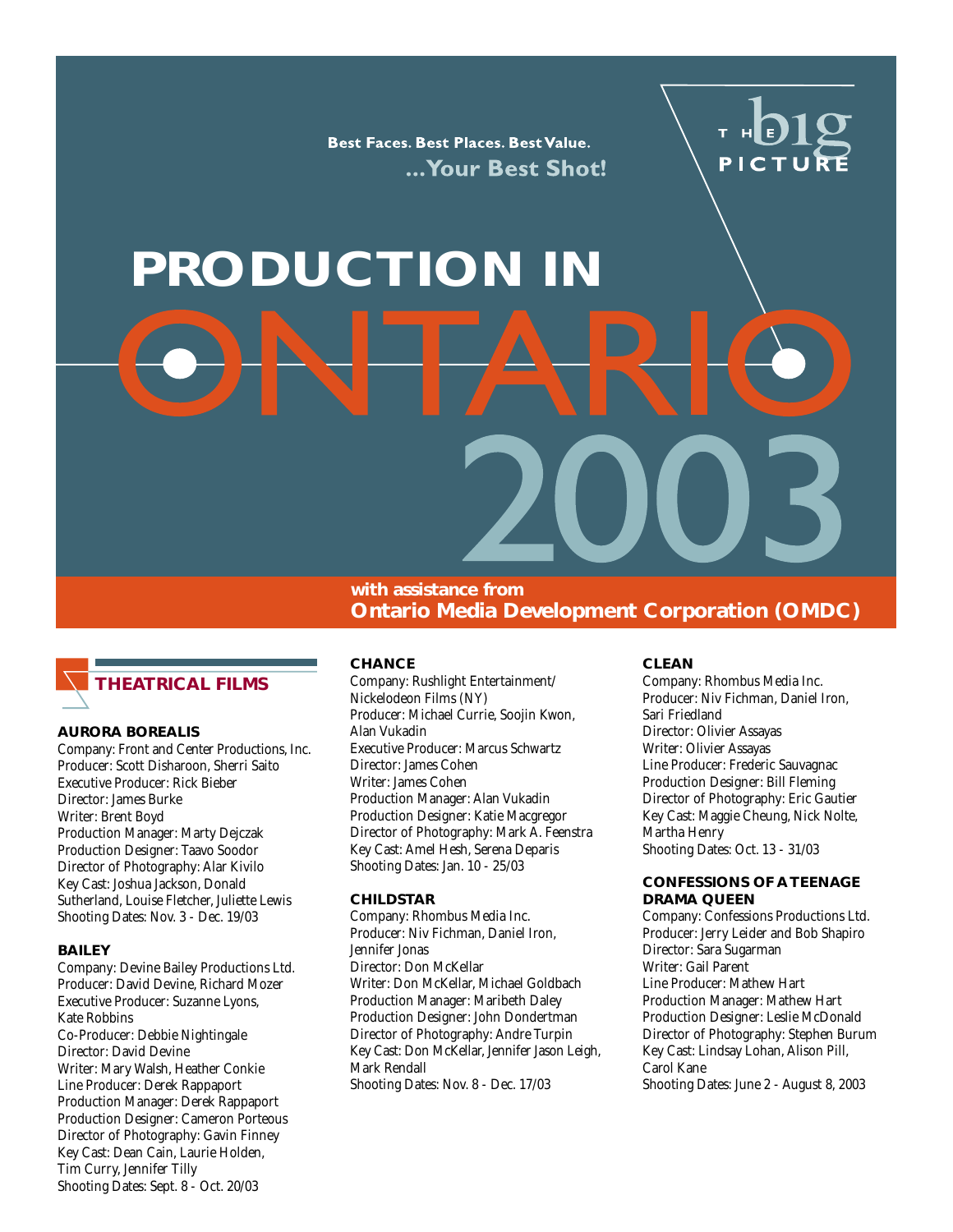#### **CUBE ZERO**

Company: Mad Circus Films Inc. / Cube Froward Productions Corp. Producer: Suzanne Colvin-Goulding, Jon Goulding Executive Producer: Michael Paseornek, Peter Block Co-Producer: Dennis Berardi, Eric Robertson Director: Ernie Barbarash Writer: Ernie Barbarash Production Manager: Randy Kumano Production Designer: Jon Goulding Director of Photography: Francois Dagenais Key Cast: Zachary Bennett, David Huband, Stephanie Moore, Martin Roach, Terri Hawkes, Michael Riley Shooting Dates: August 11 - Sept. 5/03

#### **DAWN OF THE DEAD**

Company: Corpus Vivos Productions Inc. Producer: Marc Abraham, Eric Newman Executive Producer: Tom Bliss, Dennis E. Jones Director: Zack Snyder Writer: George A. Romero, James Gunn Production Manager: Michael MacDonald Production Designer: Andrew Neskoromny Director of Photography: Matthew F. Leonetti Key Cast: Sarah Polley, Ving Rhames, Jake Weber, Mekhi Phifer, Shooting Dates: June 2 - August 22/03

#### **FOOLPROOF**

Company: Alliance Atlantis Producer: S. McLean, B. House Executive Producer: P. Sussman Co-Producer: Colin Brunton Director: Bill Phillips Writer: Bill Phillips Line Producer: Colin Brunton Production Manager: Colin Brunton Production Designer: Stephen Roloff Director of Photography: Derek Rogers Key Cast: Ryan Reynolds, Kristin Booth, Joris Jarsky, David Suchet Shooting Dates: Nov. 30/02 - Jan. 22/03

#### **THE GOSPEL OF JOHN**

Company: Visual Bible International Inc. Producer: Garth H. Drabinsky, Chris Chrisafis Executive Producer: Sandy Pearl, Martin Katz, Joel B. Michaels, Clyde Wagener, Hannah Hampsted Director: Philip Saville Writer: John Goldsmith Production Manager: Lynn Mallay Production Designer: Don Taylor Director of Photography: Miroslaw Baszak Key Cast: Henry Ian Cusick, Stephen Russell, Richard Lintern, Scott Handy, Daniel Kash Shooting Dates: Jan. 27 - April/03

#### **HAROLD AND KUMAR GO TO WHITE CASTLE**

Company: Harold and Kumar Canada Inc. / Senator Entertainment Producer: Greg Shapiro, Miles Dale Executive Producer: Nathan Kahane, Carsten H. W. Lorenz, James D. Stern Director: Danny Leiner Writer: Jon Hurwitz, Hayden Schlossberg Production Manager: Kevin Lafferty Production Designer: Steve Rosenzweig Director of Photography: Bruce Johnson Key Cast: John Cho, Kal Penn Shooting Dates: May 12 - June 27/03

#### **A HOME AT THE END OF THE WORLD**

Company: Leaving Cleveland Inc. / Killer Films Inc. / Hart Sharp Entertainment Producer: Tom Hulce, Katie Roumel, Christine Vachon, Pamela Koffler, Jeff Sharp, John Hart Executive Producer: John Wells Director: Michael Mayer Writer: Michael Cunningham Line Producer: Jim Powers Production Manager: Jim Powers Production Designer: Michael Shaw Director of Photography: Enrique Chediak Key Cast: Colin Farrell, Robin Wright Penn, Matt Frewer, Sissy Spacek, Dallas Roberts, Andrew Chalmers, Wendy Crewson Shooting Dates: April 4 - May 15/03

#### **ICEBOUND**

Company: Icebound Productions (Muse) Inc./ Muse Entertainment Producer: Clara George Executive Producer: Michael Prupas Director: Roger Spottiswoode Writer: Maria Nation Line Producer: Carmen Arndt Production Manager: Carmen Arndt Production Designer: Lindsey Hermer-Bell Director of Photography: Pierre Mignot Key Cast: Susan Sarandon Shooting Dates: Feb. 17 - March 5/03

#### **MEAN GIRLS**

Company: M. G. Films Inc. / Paramount Pictures Producer: Lorne Michaels Executive Producer: Jill Missick Co-Producer: Louise Rosner Director: Mark Waters Writer: Tina Fey Production Manager: Jim Powers Production Designer: Cary White Director of Photography: Daryn Okada Key Cast: Lindsay Lohan, Rachel McAdams, Tina Fey, Lacey Chab, Amy Poehler, Tim Meadows Shooting Dates: Sept. 27 - Nov. 25/03

#### **NEW YORK MINUTE**

Company: NY Minute Films Inc. / Warner Bros. Producer: Denise DiNovi, Robert Thorne Executive Producer: Alison Greenspan Co-Producer: Chris Sacani, Jill Zimmerman Director: Dennie Gordon Writer: Emily Fox Production Manager: Reggie Robb Production Designer: Michael Carlin Director of Photography: Gregory Gardiner Key Cast: Mary-Kate Olsen, Ashley Olsen, Eugene Levy, Andy Richter, Jack Osbourne, Andrea Martin Shooting Dates: July 28 - Sept. 27/03

#### **PHIL THE ALIEN**

Company: Phil The Alien Inc. / Black Walk Producer: Craig Fleming Executive Producer: Mihkel Harilaid Director: Rob Stefaniuk Writer: Rob Stefaniuk Production Designer: Roweena O'Conner Director of Photography: Gregor Hagey Key Cast: Rob Stefaniuk, Nicole DeBoer, Bruce Hunter, Graham Greene Shooting Dates: Sept. 23 - Oct. 16/03

#### **THE PRINCE AND ME**

Company: PF Films Inc. / Paramount Pictures / Sobini Films Producer: Mark Amin Executive Producer: Cami Winikoff, Robin Schorr Co-Producer: Jeffrey Lampert Director: Martha Coolidge Writer: Jack Amiel, Michael Begler Production Manager: Deb LeFaive (Toronto) and Jasmina Torbati (Prague) Production Designer: Jim Spencer Director of Photography: Alex Nepomniaschy Key Cast: Julia Stiles, Luke Mably, Ben Miller, Miranda Richardson Shooting Dates: June 16 - July 16/03

#### **RESIDENT EVIL:APOCALYPSE**

Company: Constantin Film (UK) Ltd., Davis Films/Impact (Canada) Inc., Davis Films Producer: Don Carmody, Jeremy Bolt, Paul Anderson Executive Producer: Bernd Eichinger, Samuel Hadida, Robert Kulzer, Victor Hadida Director: Alexander Witt Writer: Paul W. S. Anderson Production Manager: Dennis Chapman, Nan Skiba Production Designer: Paul Austerberry Director of Photography: Christian Sebaldt Key Cast: Milla Jovovich, Sienna Guillory, Sandrine Holt, Thomas Kretschmann, Jared Harris, Oded Fehr, Mike Epps, Matthew G. Taylor, Zack Ward, Sophie Vavasseur, Ian Glen, Raz Adoti Shooting Dates: August 11 - Oct. 31/03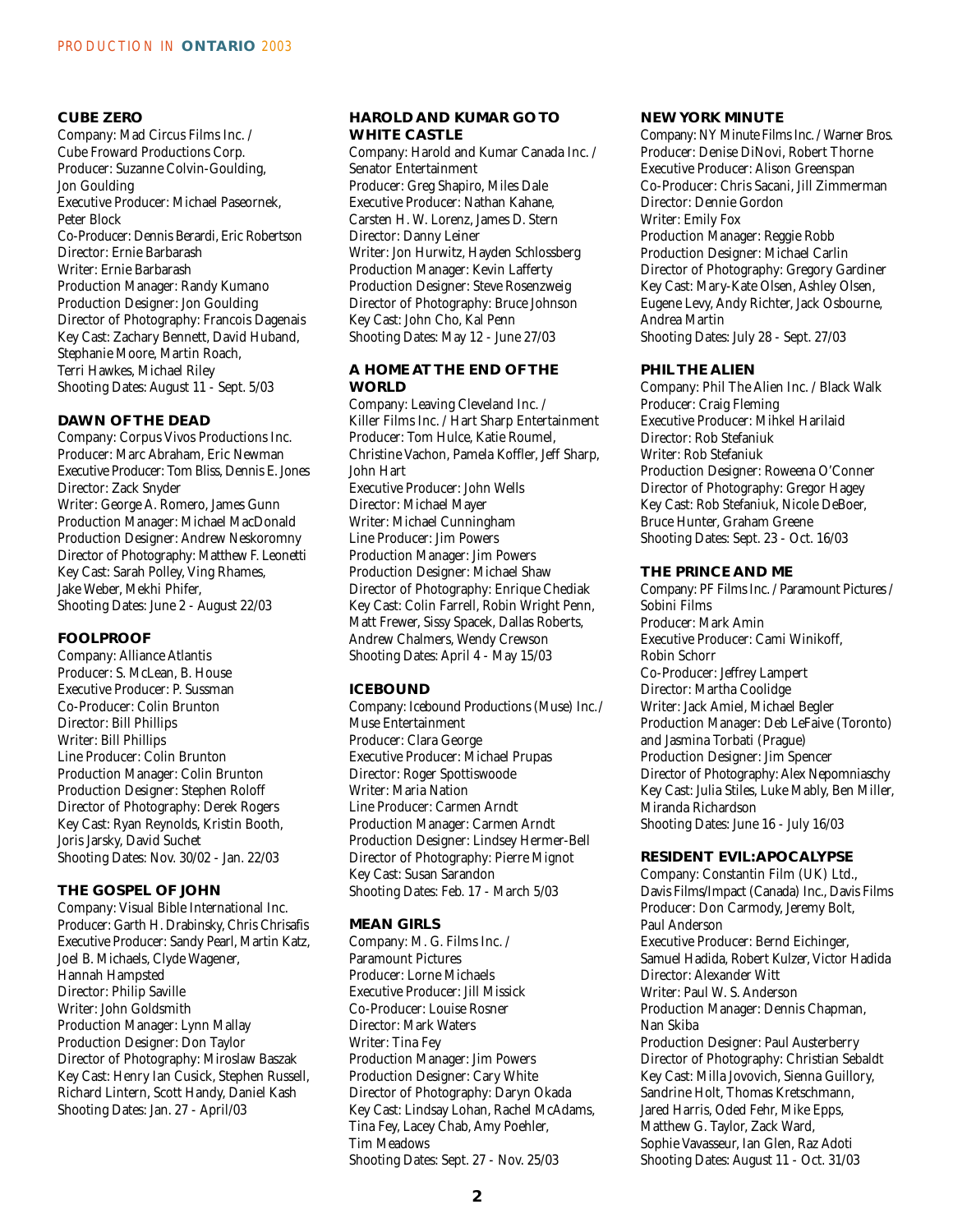#### **SAINT RALPH**

Company: Running Miracles Productions Inc. Producer: Seaton McLean, Andrea Mann, Teza Lawrence, Michael Souther Executive Producer: Peter Sussman Director: Michael McGowan Writer: Michael McGowan Line Producer: Gordon Yang Production Manager: Gordon Yang Production Designer: Matthew Davies Director of Photography: Rene Ohashi Key Cast: Adam Butcher, Campbell Scott, Jennifer Tilly Shooting Dates: Sept. 4 - Oct. 11/03

#### **SOME THINGS THAT STAY**

Company: DCP (Stay) Productions Inc. / Reality Pictures in Motion Producer: Catherine Gourdier, Don Carmody, Chris Chrisafis Executive Producer: Martin Katz, Simon Dekaric, Hassain Zaidi Director: Gail Harvey Writer: Sarah Willis Screenplay Adaptation: Catherine Gourdier Production Manager: Andrea Boyd Production Designer: Wendy Lynn Morrow Director of Photography: Frank Tidy Key Cast: Kate Boland, Stuart Wilson, Kevin Zegers, Alberta Watson, Geraint Wyn Davies Maria Ricossa, Peter MacNeil Shooting Dates: August 8 - Sept. 6/03

#### **SUGAR**

Company: On The Stroll Productions Inc. Producer: John Buchan, Damion Nurse Executive Producer: Jennifer Jonas Director: John Palmer Writer: Todd Klinck, John Palmer Production Manager: Michelle Mama Production Designer: Danny Buchanan Director of Photography: John Westheuser Key Cast: Brendan Fehr, Sarah Polley, Marnie McPhail, Andre Noble, Maury Chaykin, Saul Rubinek Shooting Dates: March 23 - April 17/03

#### **THAT TOUCH OF PINK**

Company: Sienna Films Productions lll Inc. Producer: Jennifer Kawaga, Julia Sereny Director: Ian Iqbal-Rashid Writer: Ian Iqbal-Rashid Line Producer: Lena Cordina Production Manager: Lena Cordina Production Designer: Gavin Mitchell Director of Photography: David Makin Key Cast: Jimi Mistry, Kyle MacLachlan, Kristen Holden-Reid, Sue Mathew, Veena Sood, Raoul Bhaneja Shooting Dates: April 21 - May 26/03

#### **WELCOME TO MOOSEPORT**

Company: 20th Century Fox (with Intermedia Films) Producer: Basil Iwanyk, Tom Schulman Executive Producer: Moritz Borman, Rory Rosegarten Co-Producer: David Coatsworth Director: Donald Petrie Writer: Tom Schulman Production Manager: Whitney Brown Production Designer: David Chapman Director of Photography: Victor Hammer Key Cast: Gene Hackman, Ray Romano, Maura Tierney, Marcia Christine Baranski Shooting Dates: April 30 - July 9/03



#### **LIVES OF THE SAINTS**

Company: Capri Films Inc. Producer: Gabriella Martinelli, Giovanna Arata Executive Producer: Gabriella Martinelli, Wladyslaw Bartoszewicz Director: Jerry Ciccoritti Writer: Malcolm Macrury Line Producer: Joe Boccia Production Manager: Joe Boccia Production Designer: Rocco Matteo Director of Photography: Fabio Cianchetti Key Cast: Sophia Loren, Fabrizio Filipo, Jessica Pare, Sabrina Ferilli, Nick Mancuso, Michael Miranda, Kris Kristopherson Shooting Dates: March 24 - June 7/03

### **TELEVISION - MOVIES**

#### **BEAUTIFUL GIRL**

Company: Never Time Productions Ltd. Producer: Mark Winemaker Executive Producer: Stan Brooks, Greg Gugliotta Director: Doug Barr Writer: Jane Read Martin Production Manager: Shauna Jamison Production Designer: Doug McCullogh Director of Photography: Stephen Reizes Key Cast: Marissa Jaret Winokur, Mark Consuelos, Fran Drescher Shooting Dates: August 18 - Sept. 12/03

#### **THE BIG DANCE**

Company: Dufferin Gate Productions/ Showtime Producer: Lionel Chetwynd Executive Producer: Robert Halmi, Sr. Director: Brian Trenchard-Smith Writer: Lionel Chetwynd Line Producer: Armand Leo Production Manager: Clare Welland Production Designer: Bill Fleming/ Graham Caswell Director of Photography: Ousama Rawi Shooting Dates: April 2 - May 14/03

#### **BUGS**

Company: Amber Light Films Inc. Producer: Derek Rappaport Executive Producer: Mieke Berlin, Adam Richman Associate Producer: Paul Leonard Director: Joe Conti Writer: Robinson Young, Patrick Doody, Chris Valenziano Production Manager: Dennis Chapman Production Designer: Ed Hanna Director of Photography: Richard Wincenty Key Cast: Angie Everhart, Antonio Sabato, Jr., R. H. Thompson, Karl Pruner Shooting Dates: Jan. 5 - Feb. 7/03

#### **CAVE DWELLER**

Company: Cavedweller Productions Ltd. Producer: D. Yudain, K. Sedgewick, O. Adelson Director: Lisa Cholodenko Line Producer: Michael Levine Production Manager: Ted Miller Production Designer: Phillip Barker Director of Photography: Xavier Grobet Key Cast: Kyra Sedgewick, Kevin Bacon Shooting Dates: July 7 - August 8/03

#### **CELESTE IN THE CITY**

Company: Cousin Productions Ltd. Producer: Greg Copeland Executive Producer: Bonnie Raskin, Justin Rosenblatt Director: Larry Shaw Writer: Abdi Nazemian, Micah Schraft Production Manager: Sandie Pereira Production Designer: Lindsey Hermer Bell Director of Photography: Rudolf Blahacek Key Cast: Majandra Delfino, Nicholas Brendon, Ethan Embry, Michael Boisvert Shooting Dates: Nov. 24 - Dec. 19/03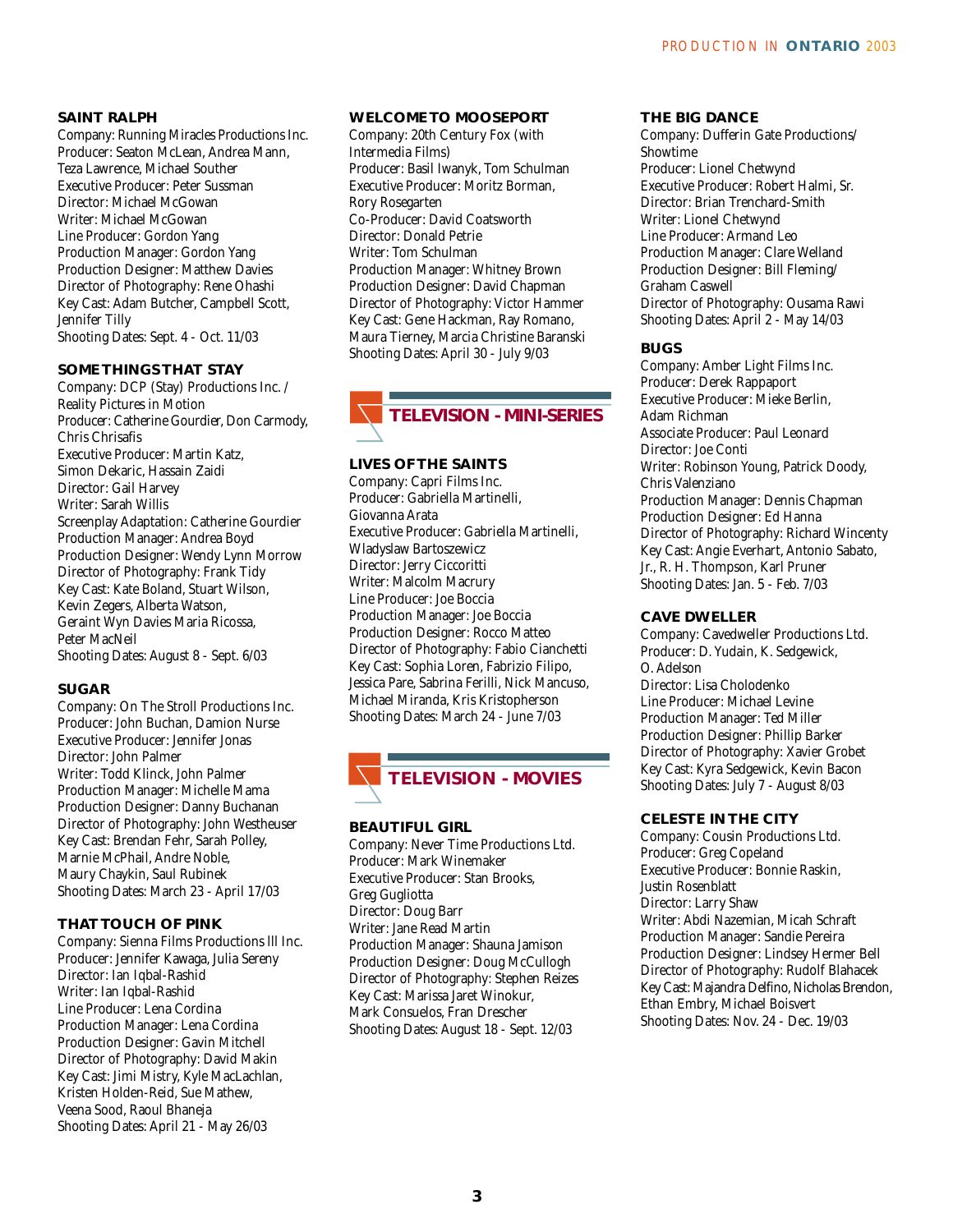#### **COMFORT AND JOY**

Company: Comfort Films Inc./ Paramount Producer: Cathy Gibson Executive Producer: Dave Collins, Ron Ziskin Director: Maggie Greenwald Writer: Judd Parkin Line Producer: Armand Leo Production Manager: Armand Leo Production Designer: Anthony Greco Director of Photography: Checro Valese Key Cast: Nancy McKeon, Steve Eckholdt, Dixie Carter, Paul Dooley Shooting Dates: Sept. 5 - 30/03

#### **DIRECT ACTION**

Company: GFT Entertainment Producer: Gary Howsam Co-Producer: Lewin Webb Director: Sidney Furie Production Manager: Paul "Spike" Lees Production Designer: Abbie Weinberg Director of Photography: Curtis Peterson Key Cast: Dolph Lundgren, Polly Walker Shooting Dates: May 26 - June 20/03

#### **ELOISE AT CHRISTMASTIME**

Company: Disney/ABC Producer: Chris Sacani Executive Producer: Tom Adelman Director: Kevin Lima Writer: Kay Thompson, Hilary Knight, Elizabeth Chandler Production Manager: Shauna Jamison Production Designer: Tamara Deverell Key Cast: Julie Andrews, Sophia Vassilieva Shooting Dates: Jan. 13 - Feb. 25/03

#### **LAMONT'S MACCABEES**

(aka FULL COURT MIRACLE) Company: Rebound Productions Ltd. Producer: Jackie George Executive Producer: Dan Paulson Director: Stuart Gillard Writer: Joel Silverman, Joel Kauffmann, Donald C. Yost Production Manager: Sandie Pereira Production Designer: Michael Joy Director of Photography: Tom Burstyn Key Cast: Alex D. Linz, Richard T. Jones, R.H. Thomson

Shooting Dates: May 26 - June 27, 2003

#### **PROM QUEEN**

Company: CTV / Tapestry Pictures Producer: Heather Haldane, Mary Young Leckie Director: John L'Ecuyer Writer: Kent Staines Line Producer: Roberta Pazdro Production Manager: Roberta Pazdro Production Designer: Tim Bider Director of Photography: Glenn Warner Key Cast: Aaron Ashmore, Marie Tifo, Jean Pierre Bergeron, Dave Foley, Scott Thompson, Mac Fyfe Shooting Dates: Sept. 29 - Oct. 24/03

#### **REDEMPTION**

Company: Died Rich Productions Ltd. Producer: Sue Bugden Executive Producer: Rudy Langlais, Van Spurgeon Director: Vondie Curtis Hall Writer: J. T. Allen Production Manager: Greg Copeland Production Designer: David Hackl Director of Photography: David Greene Key Cast: Jamie Foxx Shooting Dates: August 5 - Sept. 5/03

#### **THIS TIME AROUND**

Company: Never Time Productions Ltd. Producer: Mark Winemaker Executive Producer: Joel Rice Director: Doug Barr Writer: Chad Hodge Production Manager: Steve Solomos Production Designer: Doug McCullough Director of Photography: Derick Underschultz Key Cast: Carly Pope, Sara Rue, Brian Green Shooting Dates: March 31 - April 25/03



#### **ACE LIGHTNING II**

Company: Alliance Atlantis / BBC Producer: Jim Corston Director: Various Writer: Various Production Manager: Maribeth Daley Production Designer: Rupert Lazarus Director of Photography: Bentley Miller Key Cast: Tom Wansey, Marc Minardi, Ashley Leggett Shooting Dates: July 21 - Sept. 26 / 03

#### **AN AMERICAN IN CANADA**

Company: Yankee Doodle Productions II Producer: Colin Brunton Executive Producer: David Smith, Howard Busgang Director: Shawn Alex Thompson, Stephen Wright, Reid Dunlop Writer: Howard Busgang, Howard Nemetz, Eva Almos Line Producer: Colin Brunton Production Manager: Colin Brunton Production Designer: Sean Breaugh Director of Photography: David Perrault Key Cast: Rick Roberts, Helene Joy, Robin Brule, Matthew Ferguson, Timm Zemanek, Stewart Francis Shooting Dates: August 5 - Sept. 19/03

#### **ANTIQUE HUNTER**

Company: Summerhill Productions Inc. Executive Producer: Ronald Lillie, William Johnston, Lee Herberman Director: Ross Peebles Writer: Alex Newman, Ted Boniface Production Manager: Andrew Nicholson Director of Photography: Ron Maher Key Cast: Rene Huard Shooting Dates: May - July /03

#### **BLOBHEADS**

Company: Decode/Blobheads Productions Producer: John Delmage, Beth Stevenson Executive Producer: Howard Busgang, Steven DeNure, Neil Court, Richard Langridge Director: Various Writer: Various Line Producer: Suzanne Colvin-Goulding Production Manager: Suzanne Colvin-Goulding Production Designer: Marian Wihak Director of Photography: George Hosek Key Cast: Jonathan Malen, Shauna MacDonald, John Fitzgerald Jay Shooting Dates: September 2002 - January 2003

#### **BLUE MURDER IV**

Company: Blue Murder IV Productions Inc./ Barna Alper Productions Producer: Norman Denver Executive Producer: Laszlo Barna, Steve Lucas Director: Various Writer: Cal Coons, David Barlow, Jill Crolick, Karen Hill Production Manager: Andrea Raffaghello Production Designer: Justin S. B. Craig, Roxanne Borris Director of Photography: Jim Jeffery Key Cast: Joel Keller, Mimi Kuzyk, Benz Antoine, Kari Matchett, Tracy Waterhouse Shooting Dates: July 14 - Dec. 10/03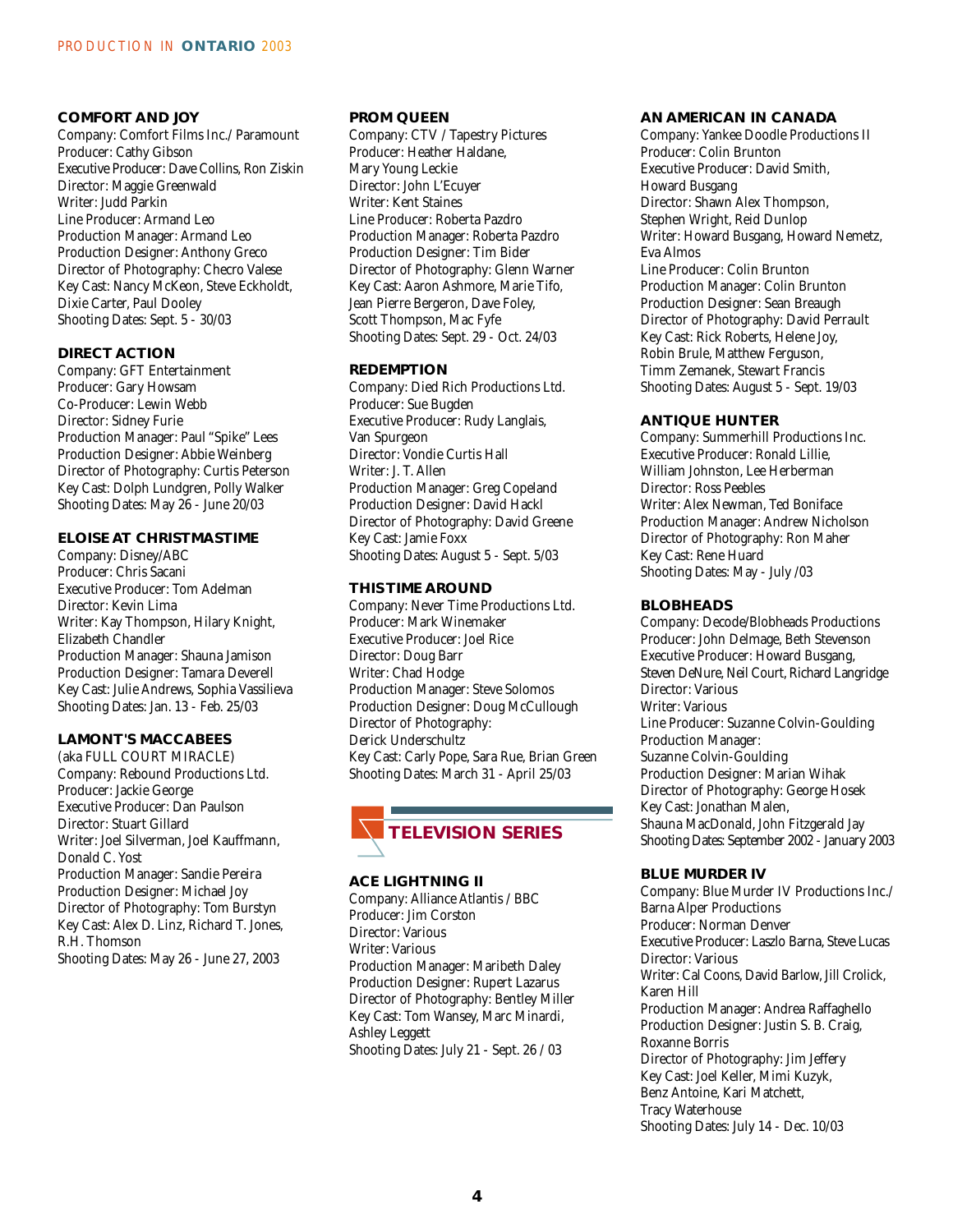#### **BUZZ (Series 5)**

Company: MTR Entertainment Producer: Merilyn Read, Mike MacKinnon Executive Producer: Merilyn Read Director: Mike MacKinnon Writer: Daryn Jones, Mike MacKinnon, Morgan Smith Production Manager: Nicole St. Pierre Production Designer: Mike MacKinnon Director of Photography: Mike MacKinnon Key Cast: Daryn Jones, Mista Mo Shooting Dates: July -Nov./03

#### **CG KIDS III**

Company: Geokids Productions Inc. Producer: Jennifer McAuley Executive Producer: Ronald Lillie, William Johnston, Lee Herberman Director: Wendy Kirschner Writer: Franklin Young, Jessica Wright, Judi Handelman, Phil McCordic Production Manager: Andrew Nicholson Director of Photography: Tom Bellisario Key Cast: Jamie Shannon, Idil Mussa, Dan Underwood Shooting Dates: June - Nov./03

#### **CANADIAN GEOGRAPHIC PRESENTS VI**

Company: Summerhill Productions (2000) Inc. Producer: John LaRose Executive Producer: Ronald Lillie, William Johnston, Lee Herberman Director: Various Writer: John LaRose Production Manager: Andrew Nicholson Director of Photography: Various Shooting Dates: Jan. - Dec./03

#### **DEAF PLANET.COM**

Company: Marblemedia Producer: Mark Bishop, Matt Hornburg Director: Wayne Moss Writer: Jeff Sweeney, Phil McCordic, Geordie Telfer Production Manager: Roberta Pazdro Production Designer: Graeme Morphy Director of Photography: Bentley Miller Key Cast: Andrew Byrne, Amanda Richer, Mike Bishop, Jeri Cripps Shooting Dates: April 14 - 22/03

#### **DEGRASSI:THE NEXT GENERATION 3**

Company: Epitome Pictures Inc. Executive Producer: Stephen Stohn, Linda Schuyler Director: Bruce McDonald, Stefan Scaini, Phil Earnshaw, Eleanore Lindo, Andrew Potter, Allan Eastman, John Bell Staff Writers: Aaron Martin, James Hurst, Shelley Scarrow Line Producer: David Lowe Production Manager: David Lowe Production Designer: Stephen Stanley Director of Photography: Gavin Smith, David Perrault, Phil Earnshaw Key Cast: Miriam McDonald, Cassie Steele, Jake Epstein, Shane Kippel, Aubrey Graham, Ryan Cooley, Pat Mastroianni, Stefan Brogren, Jake Goldsbie, Lauren Collins, Chrissie Schmidt, Melissa McIntyre, Sarah Barrable-Tishauer, Daniel Clark, Stacy Farber, Adamo Ruggiero, Andrea Lewis, Stacey Mistysyn, Amanda Stepto, Dan Woods

Shooting Dates: May 26 - November 7/03

#### **DIVINE DESIGN**

Company: Divine Design Productions Inc. Producer: Maureen Riley Executive Producer: Angela Jennings, Mark Johnston Director: Carl Harvey, Derek Ryan Production Manager: Kevin Blunt Production Designer: Julia Dimitriou, Craig Alexander Director of Photography: Ian Scott, Blair Locke Key Cast: Candice Olson Shooting Dates: Jan 2003 - April 2004

#### **DOC III**

Company: Pebblehut Productions Inc. Producer: George Bloomfield, Marilyn Stonehouse Co-Producer: Larry McLean Director: Various Writer: Various Production Manager: Joanne Jackson Production Designer: Gerald Holmes Director of Photography: Barry Bergthorson Key Cast: Billy Ray Cyrus, Derek McGrath, Andrea Robinson, Richard Leacock, Ron Lea Shooting Dates: January - June /03

#### **DOC IV**

Company: Pebblehut Doc IV Inc. Executive Producer: Marilyn Stonehouse Co-Producer: Larry McLean Director: Various Writer: Various Line Producer: Joanne Jackson Production Manager: Joanne Jackson Production Designer: Gerry Holmes Director of Photography: Barry Bergthorson Key Cast: Billy Ray Cyrus, Derek McGrath, Andrea Robinson, Richard Leacock, Tracy Shreve, Ruth Marshall, Ron Lea, Paula Boudreau Shooting Dates: October 1/03 - February 2004

#### **ELEVENTH HOUR I**

Company: Alliance Atlantis Communications Inc. Producer: Brian Dennis Executive Producer: Ilana Frank, Semi Chellas, Anne Marie La Traverse, Creative Producer: David Wellington Director: Various Writer: Various Production Manager: Tashi Bieler Production Designer: John Dondertman Director of Photography: Steve Cosins Key Cast: Inga Cadranel, Shawn Doyle, Peter MacNeill, Scott McCord, John Neville, Tanya Reid, Jeff Seymour, Sonja Smits, Waneta Storms Shooting Dates: August 18/02 - January 9/03

#### **ELEVENTH HOUR II**

Company: This Just In II Productions / Alliance Atlantis Producer: Ray Sager Executive Producer: Illana Frank, Seaton McLean, Semi Chellas Creative Producer: David Wellington Director: Various Writer: Various Production Manager: Tina Grewal Production Designer: Ray Lorenz Director of Photography: Malcolm Cross Key Cast: Inga Cadranel, Shawn Doyle, Peter MacNeill, Scott McCord, John Neville, Tanya Reid, Jeff Seymour, Sonja Smits, Waneta Storms Shooting Dates: July 21 - December 4/03

#### **FAMILY SECRETS**

Company: Makin' Movies Inc. Producer: Maureen Judge Executive Producer: Maureen Judge Director: Various Line Producer: Natalie Hoban Production Manager: Natalie Hoban Director of Photography: Harold Bachman, Jason Tan Shooting Dates: Jan. - May /03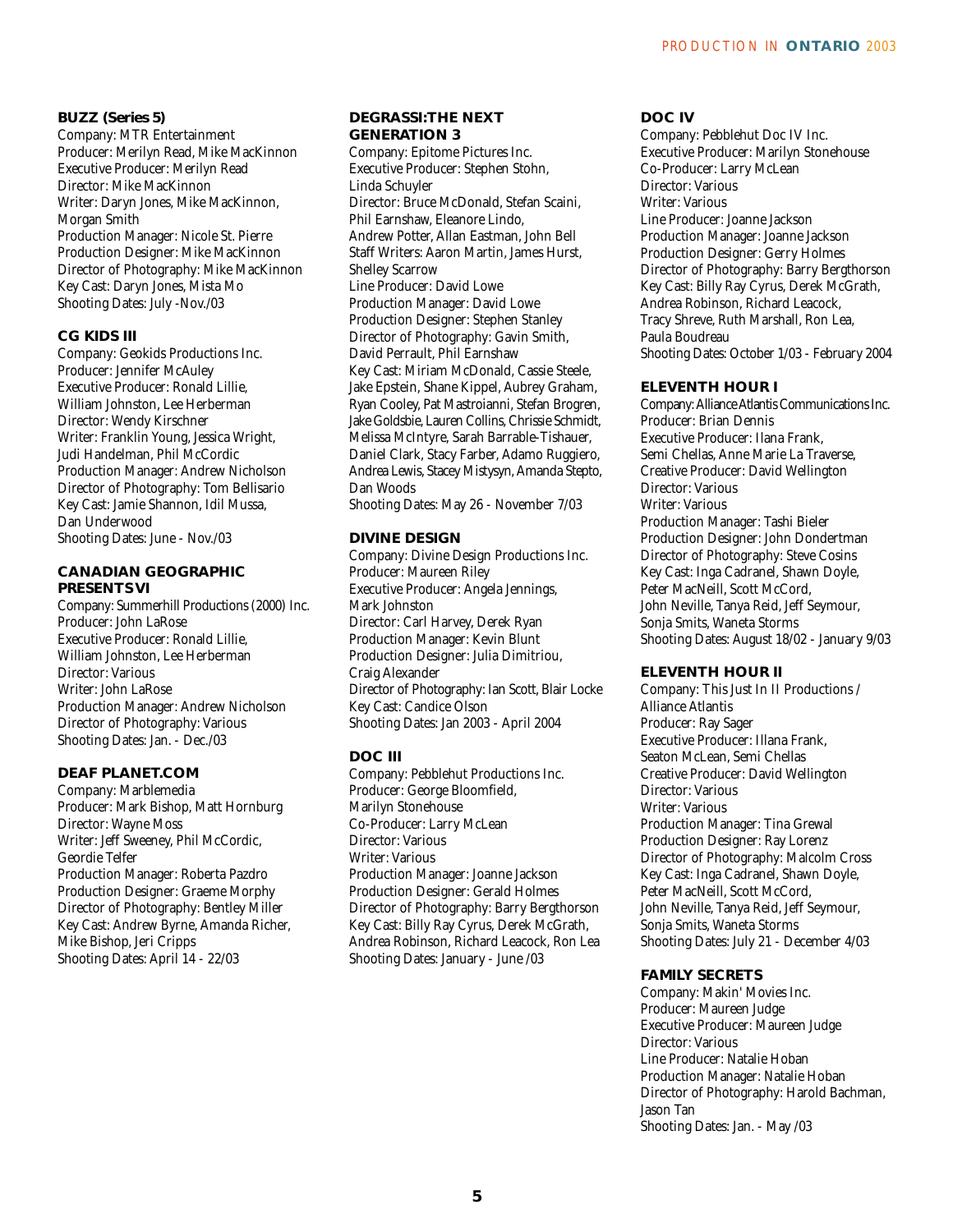#### **FRANCOEUR III**

Company: Les Productions R. Charbonneau Inc. Executive Producer: Robert Charbonneau Production Supervisor: Louise Rochon Director: Derek D'Iorio Writer: Guy Boutin Production Manager: Tracy Legault Production Designer: Marc Whitbread Director of Photography: Michael Tien Key Cast: Marc Belanger, Guy Mignault, Kim Bubbs, Louise Nolan Shooting Dates: June - Sept. /03

#### **LITTLE MIRACLES IV**

Company: Little M Productions (2002) Inc. Producer: Ira Levy, Ron Singer, Peter Williamson, Kristin Scollie, Catherine May Executive Producer: Ira Levy, Ron Singer, Peter Williamson, Elaine Waisglass Director: Various Production Manager: Amy Marcella Director of Photography: Various Key Cast: Gail Kerbel - Narrator Shooting Dates: Jan. - March /03

#### **MANIC ORGANIC I**

Company: Manic Organic Productions Inc. Producer: Craig Thompson, Peter Williamson, Ira Levy Executive Producer: Craig Thompson, Peter Williamson, Ira Levy Supervising Producer: Kirsten Scollie Creative Producer: Gail Harvey Director: Gail Harvey Writer: Ann Swerdfager Production Manager: Craig Thompson Director of Photography: Ludek Bogner Key Cast: Antony John - Narrator/Host Shooting Dates: Jan. - June /03

#### **MUTANT X - II**

Company: Mutant X Productions II Ltd. / Fireworks Entertainment Producer: Jonathan Hackett Executive Producer: Jay Firestone, Adam Haight Supervising Producer: Peter Mohan Director: Various Writer: Various Line Producer: Wanda Chaffey Production Manager: Wanda Chaffey Production Designer: John Blackie Director of Photography: Alwyn Kumst Key Cast: John Shea, Victoria Pratt, Victor Webster, Lauren Lee Smith, Forbes March Shooting Dates: May 2002 - January 30/03

#### **MUTANT X - III**

Company: Mutant X Productions III Ltd. / Fireworks Entertainment Producer: Jonathan Hackett Executive Producer: Peter Mohan Director: Various Writer: Various Line Producer: Wanda Chaffey Production Manager: Wanda Chaffey Production Designer: John Blackie Director of Photography: Alwyn Kumst Key Cast: Victoria Pratt, Victor Webster, Forbes March, Karen Cliché Shooting Dates: June 24 /03 - Feb. 17/04

#### **NANALAN I**

Company: Lenz Entertainment / Nanalan Productions Inc. Producer: Tim Williams, Jason Hopley, Jamie Shannon Executive Producer: Jack Lenz Director: Tim Williams Writer: Jason Hopley and Jamie Shannon Production Manager: Sharon Summerling Director of Photography: John Tran Key Cast: Puppeteers: Jamie Shannon, Jason Hopley, Todd Doldersum, Marty Stelwick, Ali Eisner Shooting Dates: June - Aug. /03

#### **NEWSROOM II,THE**

Company: 100 Percent Film and Television Inc. Producer: Jan Peter Meyboom Executive Producer: Jan Peter Meyboom, Ken Finkleman Director: Ken Finkleman Writer: Ken Finkleman Line Producer: Manny Danelon Production Manager: Manny Danelon Production Designer: Oleg Savytski Director of Photography: Joan Hutton Key Cast: Ken Finkleman, Peter Keleghan, Karen Hines Shooting Dates: August 11 - Oct. 14/03

#### **OUI, JE LEVEUX II**

Company: SEI Productions Inc. Producer: Susan Stranks Executive Producer: Ronald Lillie, William Johnston, Lee Herberman Director: Vincent Chenier, Michel Mattais Writer: Susan Stranks Production Manager: Micheline Shoebridge Director of Photography: Peter Biesterfeld Shooting Dates: May - Aug. /03

#### **OUT OF BOUNDS WITH JOHN OAKLEY II**

Company: Summerhill Sports Inc. Producer: Kim Saltarski Executive Producer: Ronald Lillie, William Johnston, Lee Herberman Director: Rick Watts Writer: Richard Syrett Production Manager: Andrew Nicholson Director of Photography: Various Key Cast: John Oakley Shooting Dates: July - Oct. /03

#### **PARADISE FALLS II**

Company: P Falls II Productions Inc. Producer: Paula J. Smith Executive Producer: Ira Levy, Peter Williamson Director: Various Writer: Paula J. Smith, Alex Galatic Production Manager: Stephen Montgomery Production Designer: Jonathan Dueck Director of Photography: Michael Storey Key Cast: Art Hindle, Dixie Seattle, Victoria Snow, Kate Trotter, Tammy Isbell, Chantal Quesnelle, Cameron Graham Shooting Dates: August 25 - November 27/03

#### **PLANET PARENT V**

Company: Telefactory Inc. Producer: Nancy Franklin Executive Producer: Arnie Gelbart, Leanna Crouch, Jesse Fawcett Director: D'Arcy Butler Production Manager: Shellie Rubin Director of Photography: Various Shooting Dates: March - Dec. /03

#### **PLATINUM**

Company: Platinum Television Productions Inc. Producer: Frank Siracusa Executive Producer: John Ridley Director: Various Writer: Various Production Manager: Thom Pretak Production Designer: John Dondertman Director of Photography: David Greene Key Cast: Jason George, Sticky Fingaz (Kirk Jones), Lalanya Masters, Steven Pasquale, Davetta Sherwood Shooting Dates: Feb. 17 - /03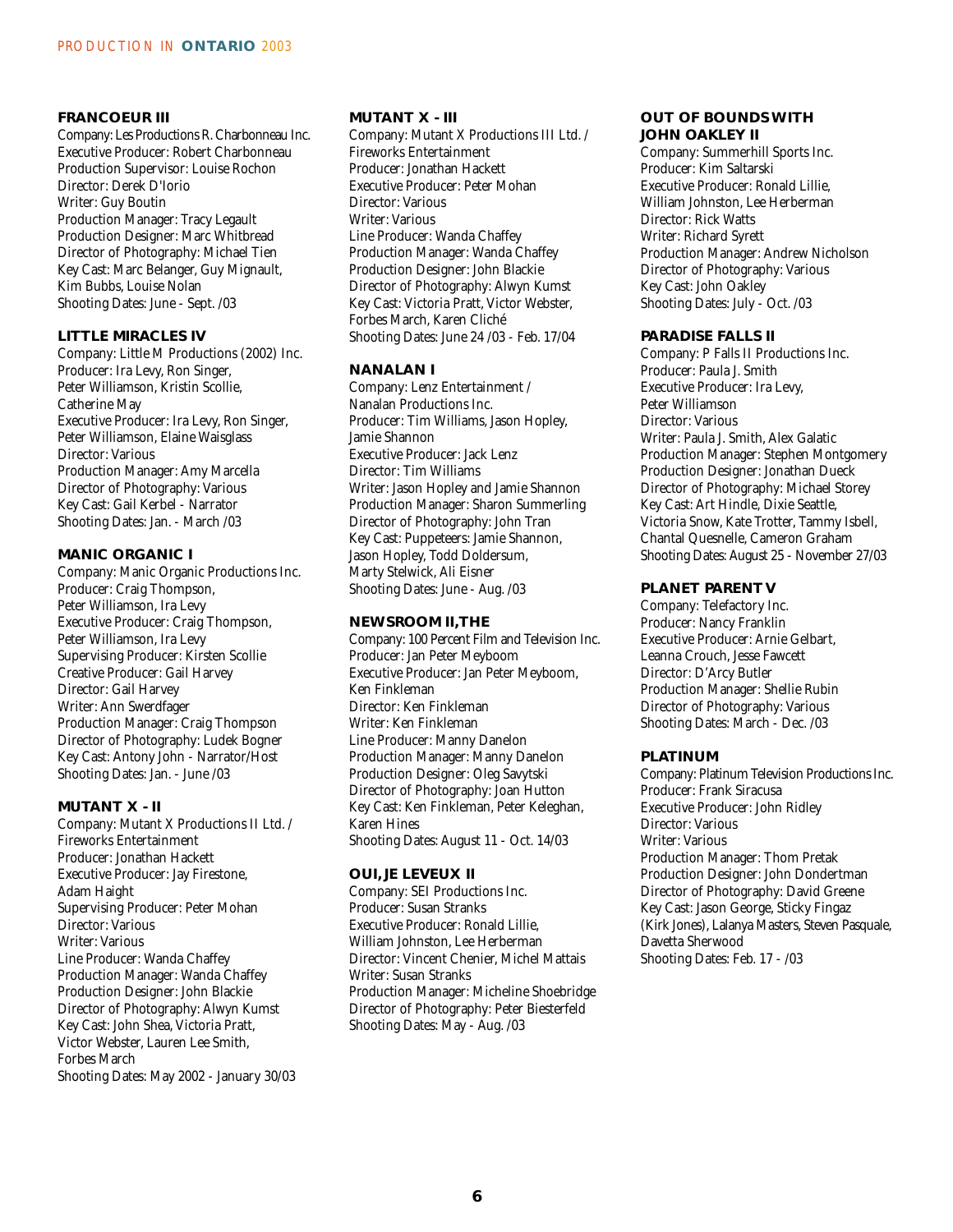#### **PLAYMAKERS,THE**

Company: Franchise Productions Ltd. Producer: Jamie Paul Rock Executive Producer: Orly Adelson, John Eisendrath Director: Various Writer: Various Production Manager: Brian Gibson Production Designer: Rocco Matteo Director of Photography: John Berrie Key Cast: Omar Gooding, Marcello Thedford, Christopher Wiehl, Jason Matthew Smith, Russell Hornsby, Tony Denison Shooting Dates: June 9 - October 2/03

#### **PUPPETS WHO KILL II**

Company: PWK Productions Producer: John Pattison Executive Producer: John Leitch, Marianne Culbert Director: Shawn Alex Thompson, Gerry Ciccoritti, Stephen Wright Writer: John Pattison, Dan Redican Line Producer: Colin Brunton Production Manager: Colin Brunton Production Designer: Brendan Smith Director of Photography: Rick McVicar Key Cast: Dan Redican, Bruce Hunter, Gord Robertson, Jim Rankin, Bob Martin Shooting Dates: Oct. 26/03 - January 2004

#### **QUEER AS FOLK III**

Company: QAF IV Productions Limited Producer: Sheila Hockin Executive Producer: Ron Cowen, Dan Lipman, Tony Jonas Director: Various Writer: Various Line Producer: Noella Nesdoly Production Manager: Noella Nesdoly Production Designer: Ingrid Jurek Director of Photography: Thom Best Key Cast: Gale Harold, Hal Sparks, Randy Harrison, Scott Lowell, Peter Paige, Thea Gill, Michelle Clunie, Sharon Gless, Robert Gant Shooting Dates: October 2002 - March 19/03

#### **QUEER AS FOLK IV**

Company: QAF IV Productions Limited Producer: Sheila Hockin Executive Producer: Ron Cowen, Dan Lipman, Tony Jonas Director: Various Writer: Various Line Producer: Noella Nesdoly Production Manager: Noella Nesdoly Production Designer: Ingrid Jurek Director of Photography: Thom Best Key Cast: Gale Harold, Hal Sparks, Randy Harrison, Scott Lowell, Peter Paige, Thea Gill, Michelle Clunie, Sharon Gless, Robert Gant Shooting Dates: Sept. 29/03 - March 2004

#### **RADIO FREE ROSCOE**

Company: Decode/Nutley Productions Inc. / Decode Entertainment Inc. Producer: John Delmage Executive Producer: Steven Denure, Neil Court, Beth Stevenson, Will McRobb, Douglas McRobb Director: Various Writer: Various Line Producer: Betty Orr Production Manager: Karen Hawes Production Designer: Marilyn Kiewiet Director of Photography: George Hasek Key Cast: Nathan Stephenson, Kate Todd, Ali Mukaddam, Nathan Carter Shooting Dates: May 26 - October 15/03

#### **RED GREEN SHOW,THE - XIII**

Company: Red Green Productions XIII Inc. Producer: Steve Smith Executive Producer: David Smith Associate Producer: Max Smith Director: Bill Elliot Writer: Steve Smith, Bruce Pirrie, Richard McDonald, Rob Sheridan Production Manager: Sandi Richardson Production Designer: Sandi Richardson Key Cast: Steve Smith, Patrick McKenna, Wayne Robson, Jeff Lumby, Rick Green, Bob Bainborough Shooting Dates: April - Nov. /03

#### **SHOW ME YOURS**

Company: Barna Alper Productions Executive Producer: Lazlo Barna, Paul Jay Supervising Producer: Shelley Eriksen Director: Various Writer: Various Production Manager: Andrea Raffaghello Production Designer: Matthew Davies Director of Photography: Steve Cosens Key Cast: Adam Harrington, Rachael Crawford Shooting Dates: Dec. 10/03 - Jan. 30/04

#### **SLINGS AND ARROWS**

(aka Shakespearville) Company: Rhombus Media Inc. Producer: Niv Fichman, Daniel Iron, Sari Friedland Creative Producer: Bob Martin Director: Peter Wellington Writer: Bob Martin, Mark McKinney, Susan Coyne Production Designer: Kathleen Climie Director of Photography: Rudolf Blahacek Key Cast: Paul Gross, Stephen Ouimette, Martha Burns, Sean Cullen, Don McKellar, Mark McKinney, Rachel McAdam, Luke Kirby, Jen Irwin, Susan Coyne Shooting Dates: March 24 - May 24/03

#### **SOUL FOOD IV**

Company: Season Four Soul Food Productions Inc. Producer: Cathy Gibson Executive Producer: Salim Akil, Kathleen McGhee Anderson Director: Various Writer: Various Production Manager: Lisa Gilbert Thomas Production Designer: Margie Arnott Director of Photography: Mike McMurray Key Cast: Nicole Ari Parker, Vanessa Williams, Malinda Williams, Darrin Henson, Rockmond Dunbar, Aaron Meeks Shooting Dates: March 17 - August 11/03

#### **STARHUNTER II**

Company: Starhunter 2003 Productions Ltd. Producer: P. Jackson, B. Bulajic, D. D'Or Executive Producer: Tony De Pasquale UK Co-Producer: R. Jackson Director: Various Writer: Various Line Producer: Jessica Daniel Production Manager: Jessica Daniel Production Designer: David Hackl Director of Photography: John Holosko Key Cast: Clive Robertson, Tanya Allen, Dawn Stern, Paul Fox, Stephen Marcus, Graham Harley Shooting Dates: Sept. 16/02 - April 4/03

#### **STRANGE DAYS AT BLAKE HOLSEY HIGH**

Company: Blake Holsey Productions Inc. / Fireworks Entertainment/Discovery Kids Producer: Kevin May, Tony Thatcher Executive Producer: Jeff King, Adam Haight Director: Various Writer: Various Production Manager: Elizabeth Young Production Designer: Tom Carnigie Director of Photography: Mitchell Ness Key Cast: Emma Taylor-Isherwood, Shadia Simmons, Michael Seater, Noah Reid, Jeff Douglas, Robert Clark Shooting Dates: May 26 - Nov. 19/03

#### **STREET TIME II**

Company: Sony Pictures Television Producer: Nicholas J. Gray Executive Producer: Richard Stratton, Marc Levin Director: Various Writer: Various Production Manager: Byron A. Martin Production Designer: Ian Brock Director of Photography: Bert Dunk Key Cast: Scott Cohen, Rob Morrow, Erika Alexander, Terrance Howard Shooting Dates: May 19 - September 19/03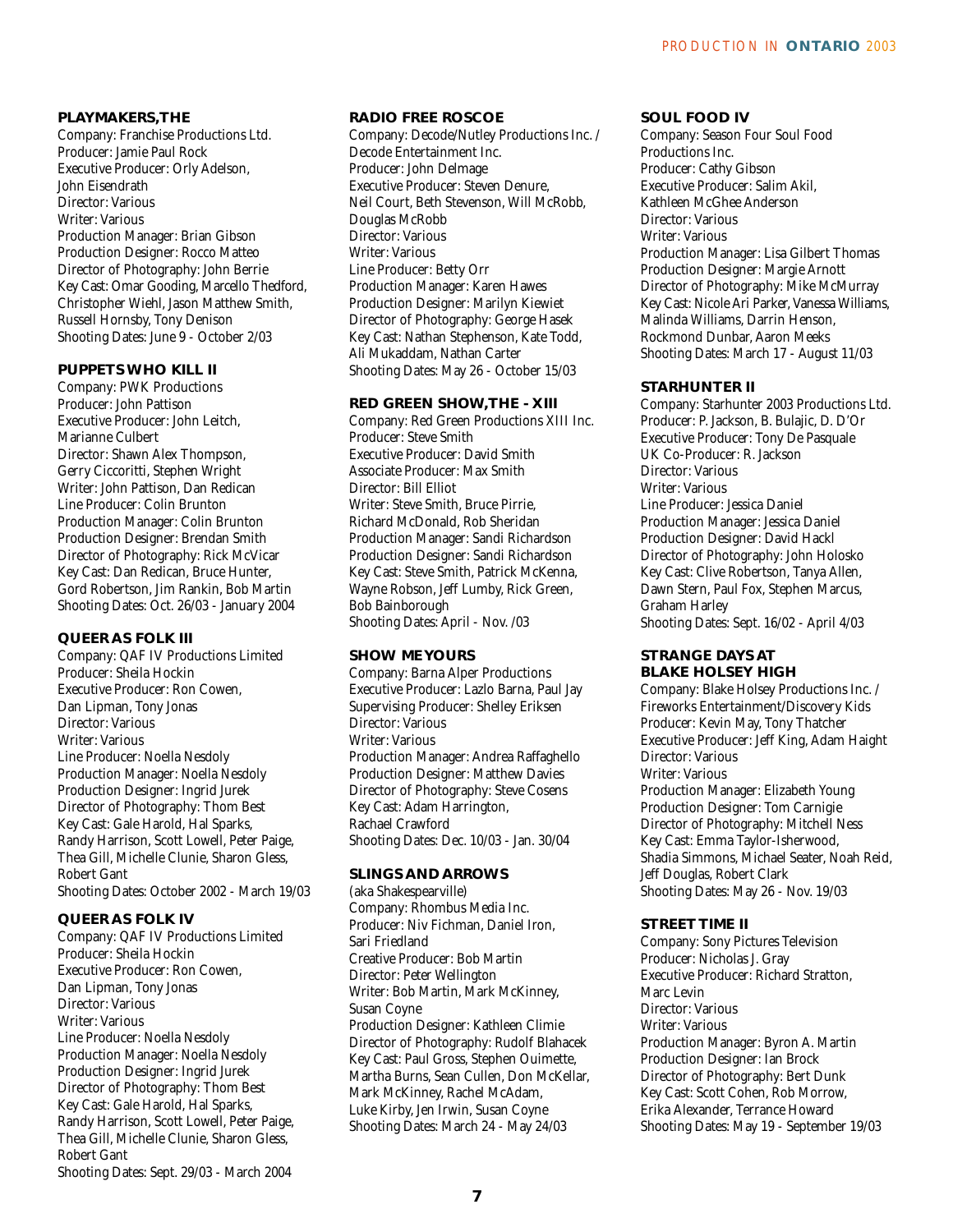#### **SUE THOMAS F.B. EYE 1**

Company: Pebblehut Productions Inc. Producer: Marilyn Stonehouse Director: Various Writer: Various Production Manager: David Till Production Designer: Gerry Holmes Director of Photography: Yuri Yakubiw Key Cast: Deanne Bray, Yannick Bisson, Rick Peters Shooting Dates: January - April /03

#### **SUE THOMAS F.B. EYE II**

Company: Pebblehut Eye Inc. Producer: Larry McLean, Marilyn Stonehouse Director: Various Writer: Various Production Manager: David Till Production Designer: Gerald Holmes Director of Photography: Yuri Yakubiw Key Cast: Deanne Bray, Yannick Bisson, Rick Peters Shooting Dates: Sept. 8/03 - May 21/04

#### **TALKIN' BLUES - THE SERIES**

Company: Talkin' Blues Media Inc. Producer: Mako Funasaka Executive Producer: Babek Aliassa Director: Mako Funasaka Writer: Mako Funasaka Production Manager: Mako Funasaka Director of Photography: Mako Funasaka, Babek Aliassa, Tim Grimes, Jeff Levens, Richard Fox Shooting Dates: Jan. - June /03

#### **TARZAN AND JANE**

Company: Warner Bros. Producer: Peter McIntosh, Leonard Dick, Pam Williams Executive Producer: David Gerber, David Nutter, P. K. Simonds, Laura Ziskin Co-Producer: Eric Kripke, Molly Newman, Meredyth Smith Director: Various Writer: Various Production Manager: Ted Miller, Lena Cordina Production Designer: John Dondertman, Gavin Mitchell, Ian Brock Director of Photography: Robert McLachlan Key Cast: Travis Fimmel, Sarah Wayne Callies Shooting Dates: July 16 - Dec. 5/03

#### **THIS IS WONDERLAND**

Company: Alice Productions (Muse) Inc. / Muse Entertainment / Indian Grove Prods. Supervising Producer: Frank Siracusa Executive Producer: Bernie Zukerman, Michael Prupas Co-Producer: George F. Walker, Dani Romain Director: Bruce McDonald, Keith Behrman, Anne Wheeler, Scott Smith Writer: George F. Walker, Dani Romain Line Producer: Thom J. Pretak Production Manager: Thom J. Pretak Production Designer: Sandy Kabartas / Armando Sgrignuoli Director of Photography: Gerald Packer Key Cast: Cara Pifko, Michael Riley, Siu Ta, Michael Murphy Shooting Dates: Sept. 15/ 03 - Feb 15/04

#### **VERITAS:THE QUEST**

Company: Walt Disney Television for ABC Producer: Iain Peterson Executive Producer: Craig Zadan, Neil Meron, Patrick Massett, John Zinman Director: Various Writer: Various Production Manager: Sue Murdoch Production Designer: Michael Novotny Director of Photography: David Moxness Key Cast: Ryan Merriman, Alex Carter, Arnold Vosloo, Cobie Smulders, Eric Balfour, Cynthia Martells Shooting Dates: Sept. 9/02 - February 28/03

#### **WILD CARD**

Company: Busiek Productions Inc. Executive Producer: Tony Thatcher, Lynn Latham, Bernard Lechowick Supervising Producer: Stewart Harding Associate Producer: Daria Kololus Director: Various Writer: Various Production Manager: Brian Campbell Production Designer: Marian Wihak Director of Photography: Bert Dunk Key Cast: Joely Fisher, Chris Potter, Rae Dawn Chong, Bronson Picket, Vikki Krinsky, Jamie Johnston, Aislinn Paul Shooting Dates: June 30 - Dec. 23/03

#### **WONDERFALLS I**

Company: Millennium Canadian Productions East Ltd. Producer: Michael J. Maschio Executive Producer: Todd Holland, Tim Minear, Bryan Fuller Co-Producer: Paul Rabwin, Aaron Harberts, Gretchen Berg Director: Various Writer: Various Production Manager: Michael J. Maschio Production Designer: Tamara Deverell Director of Photography: Victor Hammer Key Cast: Caroline Dhavernas, Katie Finneran, Diana Scarwid, Tyron Leitso, Bill Sadler, Tracie Thoms Shooting Dates: July 31/03 - Jan. 16/04



#### **1-800-MISSING**

Company: Missing Productions Corp./ Lions Gate Producer: John Calvert Executive Producer: Glenn Davis, William Laurin, Debra Martin Chase Director: Michael Fresco Writer: Glenn Davis Production Manager: Anne-Marie Cormier Production Designer: Gordon Barnes Director of Photography: Derek Rogers Key Cast: Gloria Reuben, Caterina Scorsone Shooting Dates: February- March /03

#### **111 GRAMERCY PARK**

Company: 111 Films Inc. / Warner Bros. Producer: David Latt Executive Producer: Bob Brush, K. Tannenbaum, E. Tannenbaum Director: Bill D'Elia Writer: Bob Brush Production Manager: Reggie Robb Production Designer: Karen Bromley Director of Photography: Tim Suhrstedt Key Cast: Tippi Hedren, Joel Grey, Frank Langella, Jaleel White Shooting Dates: March 17 - April 3/03

#### **CHASING ALICE**

Company: Chasing Alice Films Inc. Producer: Vikki Williams Executive Producer: R. Hemecker, S. Daniels, S. Lobdell Director: Ralph Hemecker Writer: Scott Lobdell Production Manager: Michael Wray Production Designer: Franco DeCotiis Director of Photography: Anghel Decca Key Cast: Sophie Winkleman, Ivana Milecevic, Theresa Russell, Al Sapienza, Greg Serano, Shemar Moore, Zack Ward Shooting Dates: March 17 - April 3/03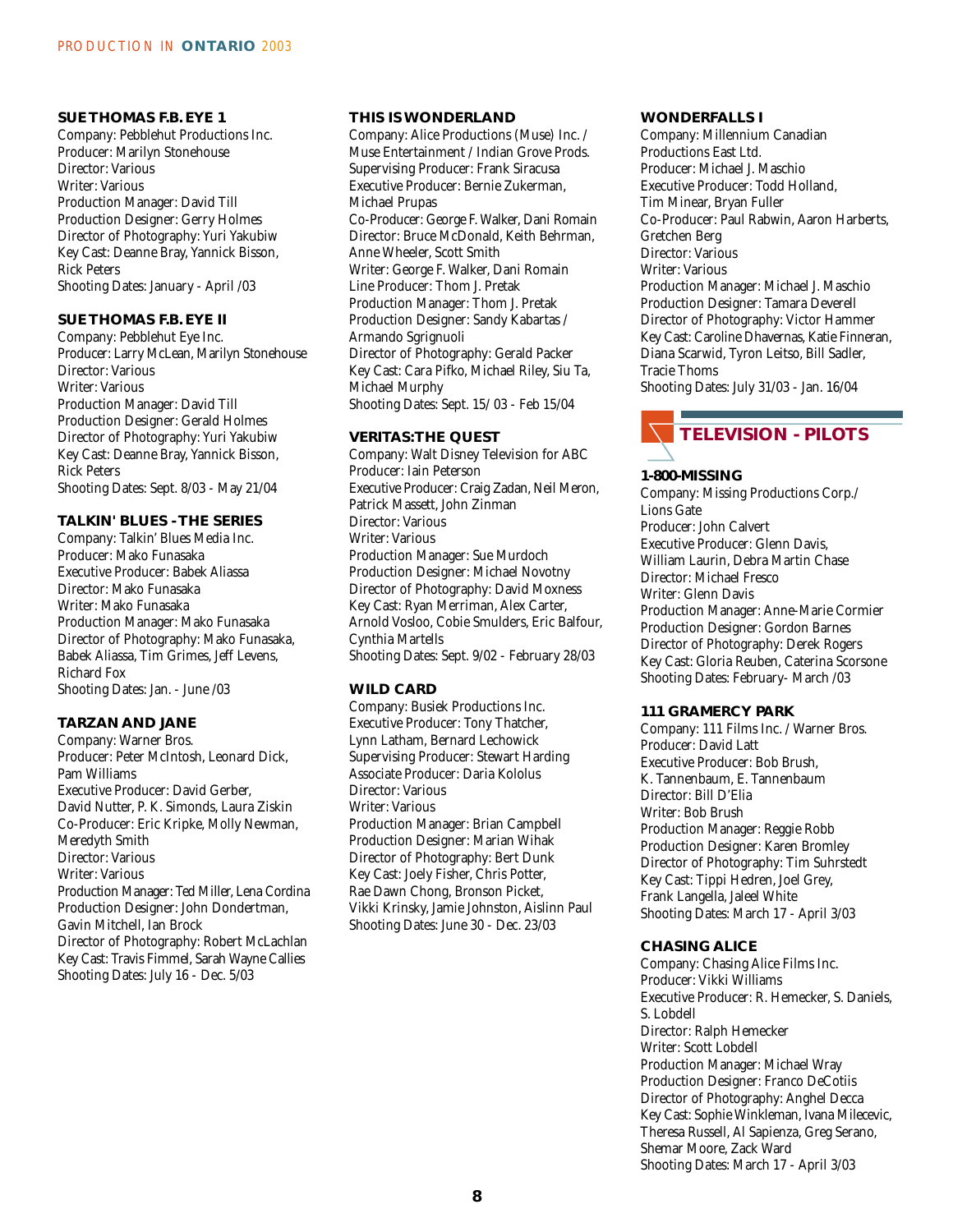#### **COVEN,THE**

Company: Lion's Gate Entertainment Producer: Wendy Grean Executive Producer: Gale Anne Hurd, Charlie Craig Supervising Producer: John Calvert Director: David Wu Writer: Charlie Craig Production Manager: Lynn Mallay Production Designer: Jacques Bradette Director of Photography: Miroslaw Baszak Key Cast: Paula Devicq, Illeana Douglas, Nia Peeples Shooting Dates: December 1 - 13/03

#### **DEAD LAWYERS**

Company: Sony Television Supervising Producer: Nicholas Gray Executive Producer: Richard D. Zanuck, Lili Fini, Dean Zanuck, Harrison Zanuck Director: Paris Barclay Writer: Chris Murphey Production Manager: Dennis Chapman Production Designer: Ian Brock Director of Photography: James Whitaker Key Cast: Sean Patrick Flanery, F. Murray Abraham, Chandra West Shooting Dates: Dec. 6 - 21/03

#### **FAMILY CURSE**

Company: Shadow Walkers Productions Ltd./Regency Television Productions Producer: David Roessell Executive Producer: Dan Angel, Billy Brown Associate Producer: Mark Mitchell Director: Steve Miner Writer: Dan Angel, Billy Brown Production Manager: Greg Copeland Production Designer: Taavo Soodor Director of Photography: Greg Middleton Key Cast: Lindsay Frost, Ted McGinley, Britt Irvin, Brian Sites Shooting Dates: March 17 - April 4/03

#### **HOME BEYOND THE SUN**

Company: Garden City Pictures Executive Producer: Byron Jones Director: Colin Chilvers Writer: John Patus Line Producer: Sam Jephcott Production Manager: Bob Wiggins Production Designer: Jennifer Carroll Director of Photography: Perci Young Shooting Dates: Oct. 19 - 31/03

#### **PLATO**

Company: Shaftesbury Films Inc. Producer: Laura Harbin, Scott Garvie Executive Producer: Christina Jennings Director: Bradley J. Walsh Writer: Eric Fogel Line Producer: Jan Peter Meyboom Production Manager: Manny Danelon Production Designer: Sandra Kybartas Director of Photography: David Greene Key Cast: David Cook, Lindy Booth, Daniel DeSanto, Andrew Bush Shooting Dates: May 26 - June 3/03

#### **PARTNERS AND CRIME**

(Violent Crime shooting title) Company: Universal Network Television Producer: Ron Schwary Executive Producer: Samantha Howard-Corbin, Ian Sander, Kim Moses Director: Thomas Carter Writer: Samantha Howard-Corbin Production Manager: Byron A. Martin Production Designer: Oleg Savytski Director of Photography: Fred Murphy Key Cast: Jennifer Esposito, Audra McDonald, Matthew Rhys, Robert Pastorelli, Paul Adelstein Shooting Dates: March 19 - April 10/03

#### **THE TECH**

Company: Nanobot Productions Inc. / Viacom Producer: Jean Desormeaux Executive Producer: G. Scharbo, G. Matthews, S. Horta Director: Rob Lieberman Writer: Silvio Horta Production Manager: Bernard Bourret Production Designer: Peter Cosco Director of Photography: Steve Danyluk Key Cast: Christopher Gorham, Matthew Czuchry, Marina Glack, Philip Anthony Rodriguez, Keegan Connor Tracy Shooting Dates: March 10 - /03

#### **WILD CARD**

Company: Busiek Productions Producer: Tony Thatcher Executive Producer: Bernard Lechowick, Lynn Marie Latham Supervising Producer: Peter Bray Director: Stephen Surjik Writer: Bernard Lechowick, Lynn Marie Latham Production Manager: Stephen Montgomery Production Designer: Rob Gray Director of Photography: Stephen Reizes Key Cast: Joely Fisher, Vikki Krinsky, Devin Drewitz, Jayne Eastwood, Rae Dawn Chong, Chris Potter Shooting Dates: March 11 - 23/03

#### **WONDERFALLS**

Company: Millennium Canadian Productions East Ltd. Producer: Paul Rabwin Executive Producer: Todd Holland, Bryan Fuller Director: Todd Holland Writer: Todd Holland, Bryan Fuller Line Producer: Michael Maschio Production Manager: Michael Maschio Production Designer: Alicia Keywan Director of Photography: Victor Hammer Key Cast: Caroline Dhavernas, Katie Finnerman, Diana Scarwid, Tyron Leitso, William Sadler, Adam Scott Shooting Dates: March 10 - 28/03

#### **TELEVISION - SPECIALS, DOCUMENTARY**

#### **I, CURMUDGEON**

Company: Primitive Entertainment, Inc. Producer: Kristina McLaughlin, Michael McMahon Executive Producer: Michael McMahon Associate Producer: Chandra Chevannes Director: Alan Zweig Writer: Alan Zweig Director of Photography: Alan Zweig Key Cast: Alan Zweig Shooting Dates: March 10 - Sept. 30/03

#### **SHERLOCK HOLMES:THE TRUE STORY**

Company: Discovery Channel Ent. / Cinenova Productions Inc. Producer: Christopher Rowley Executive Producer: David Lint, Jane Armstrong Associate Producer: Lynn Van Rooyen Director: Christopher Rowley Writer: Mike Sheehan Line Producer: Alex Khan Production Manager: Paul Wilson Production Designer: Phillip Connolly Director of Photography: John Crawford Key Cast: Peter Nelson, Norman McIsaac, David Bronfman Shooting Dates: March 17 - 24/03

#### **SPHERES**

Company: Societe Radio-Canada et TFO Producer: Babek Aliassa Director: Babek Aliassa Writer: Babek Aliassa Key Cast: Laurent L. Vaillancourt Shooting Dates: Sept. 11 - 30/03